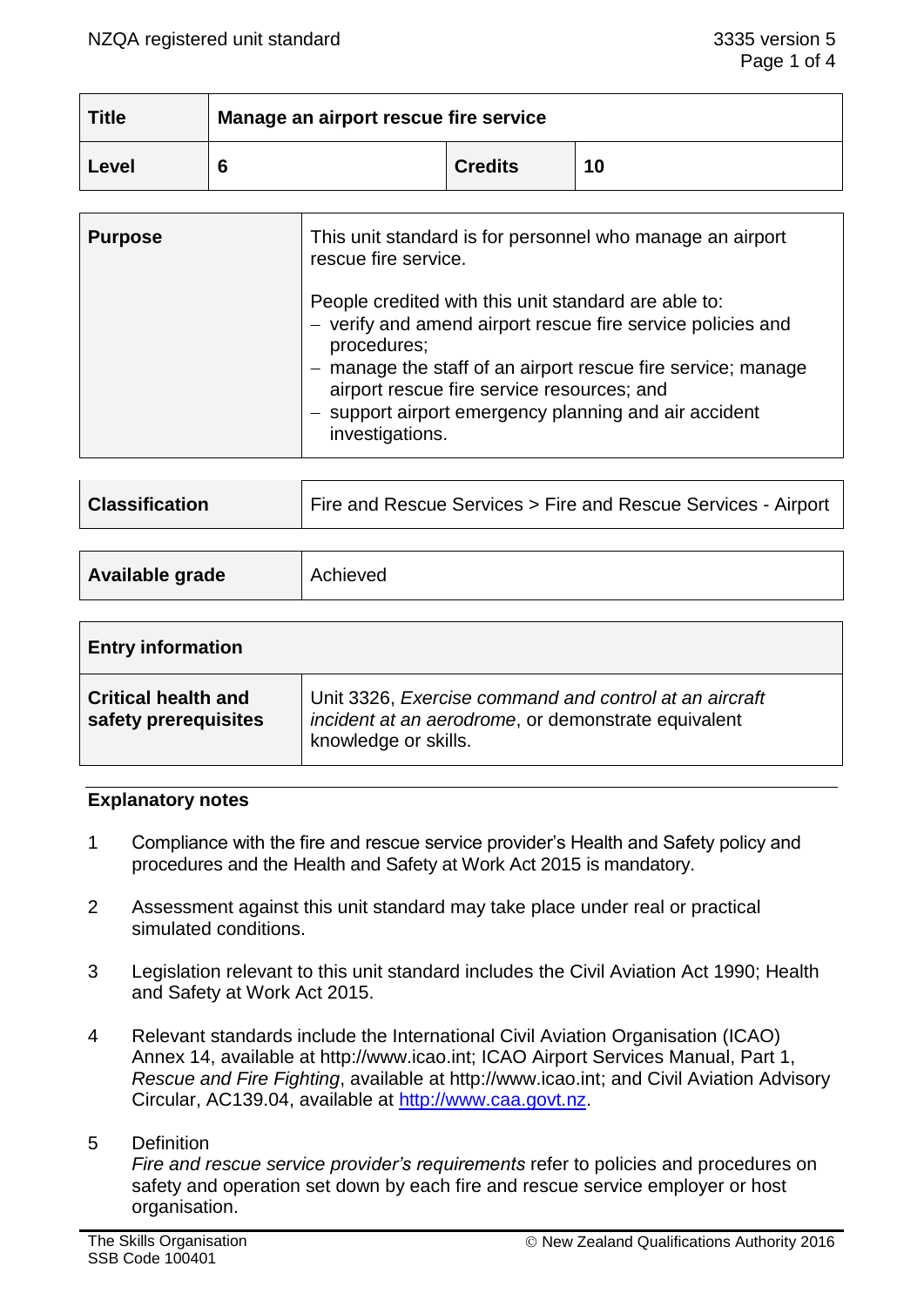# **Outcomes and evidence requirements**

# **Outcome 1**

Verify and amend airport rescue fire service policies and procedures.

# **Evidence requirements**

- 1.1 The airport's fire and rescue service provider's policies and procedures are verified against legislative and ICAO requirements.
- 1.2 Policies and procedures are updated and amended to ensure continued compliance with legislative and ICAO requirements.

### **Outcome 2**

Manage the staff of an airport rescue fire service.

#### **Evidence requirements**

- 2.1 Staffing levels and shift compositions are maintained to legislative and fire and rescue service provider's requirements.
- 2.2 Staff training, fitness and medical standards are managed in accordance with the fire and rescue service provider's requirements.
- 2.3 Staff facilities and support mechanisms are managed to ensure the operational readiness of the airport rescue fire service in accordance with the fire and rescue service provider's requirements.
	- Range physical environment, clerical support, health and safety services, human resource procedures.
- 2.4 Staff performance is managed in accordance with legislative and fire and rescue service provider's requirements.

# **Outcome 3**

Manage airport rescue fire service resources.

#### **Evidence requirements**

- 3.1 Response capability resources meet legislative and fire and rescue service provider's requirements.
- 3.2 The availability of back-up facilities is managed in case of breakdowns, servicing, or accidents in accordance with the fire and rescue service provider's requirements.

Range appliances, equipment.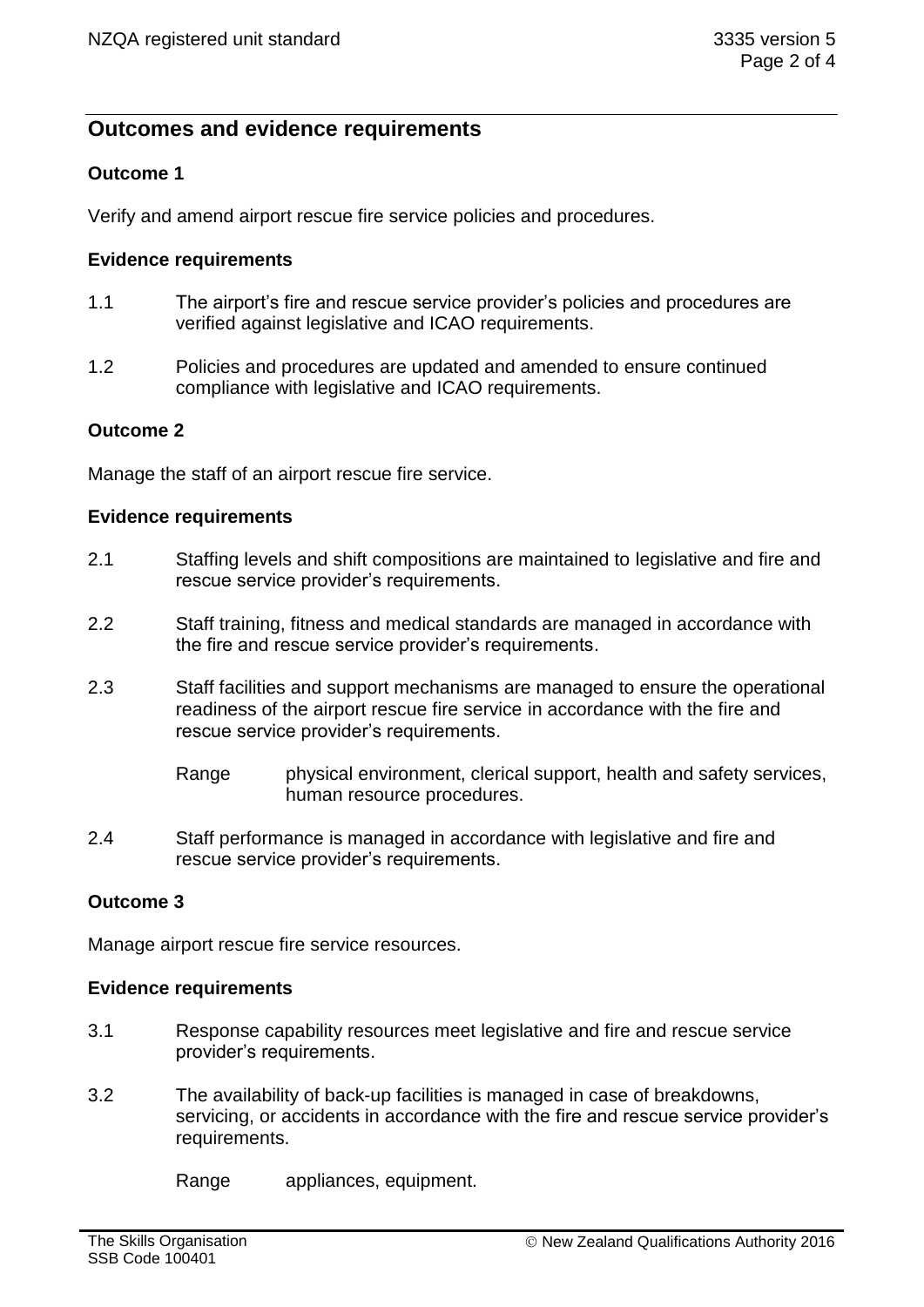3.3 Consumables, servicing and repair facilities and procedures comply with the fire and rescue service provider's requirements.

# **Outcome 4**

Support airport emergency planning and air accident investigations.

### **Evidence requirements**

- 4.1 Airport emergency plans, joint venture programmes and tactical plans are developed with other agencies in accordance with the fire and rescue service provider's requirements.
	- Range agencies must include but are not limited to  $-$  airlines, New Zealand Fire Service, New Zealand Police, ambulance.
- 4.2 Air accident investigations are assisted in accordance with the Air Accident Inspector's and fire and rescue service provider's requirements.
- 4.3 Incidents involving airport rescue fire staff and plant are investigated and reported in accordance with the fire and rescue service provider's requirements.
- 4.4 Incident debriefings are facilitated in accordance with the fire and rescue service provider's requirements.

| <b>Planned review date</b> | 31 December 2021 |
|----------------------------|------------------|
|                            |                  |

# **Status information and last date for assessment for superseded versions**

| <b>Process</b>                  | <b>Version</b> | <b>Date</b>      | <b>Last Date for Assessment</b> |
|---------------------------------|----------------|------------------|---------------------------------|
| Registration                    |                | 16 March 1995    | 31 December 2013                |
| <b>Revision</b>                 | 2              | 21 May 1998      | 31 December 2013                |
| <b>Review</b>                   | 3              | 25 March 2004    | 31 December 2013                |
| <b>Review</b>                   | 4              | 17 November 2011 | 31 December 2019                |
| Rollover and<br><b>Revision</b> | 5              | 16 June 2016     | N/A                             |

# **Consent and Moderation Requirements (CMR) reference** | 0039

This CMR can be accessed at [http://www.nzqa.govt.nz/framework/search/index.do.](http://www.nzqa.govt.nz/framework/search/index.do)

# **Please note**

Providers must be granted consent to assess against standards (accredited) by NZQA, before they can report credits from assessment against unit standards or deliver courses of study leading to that assessment.

Industry Training Organisations must be granted consent to assess against standards by NZQA before they can register credits from assessment against unit standards.